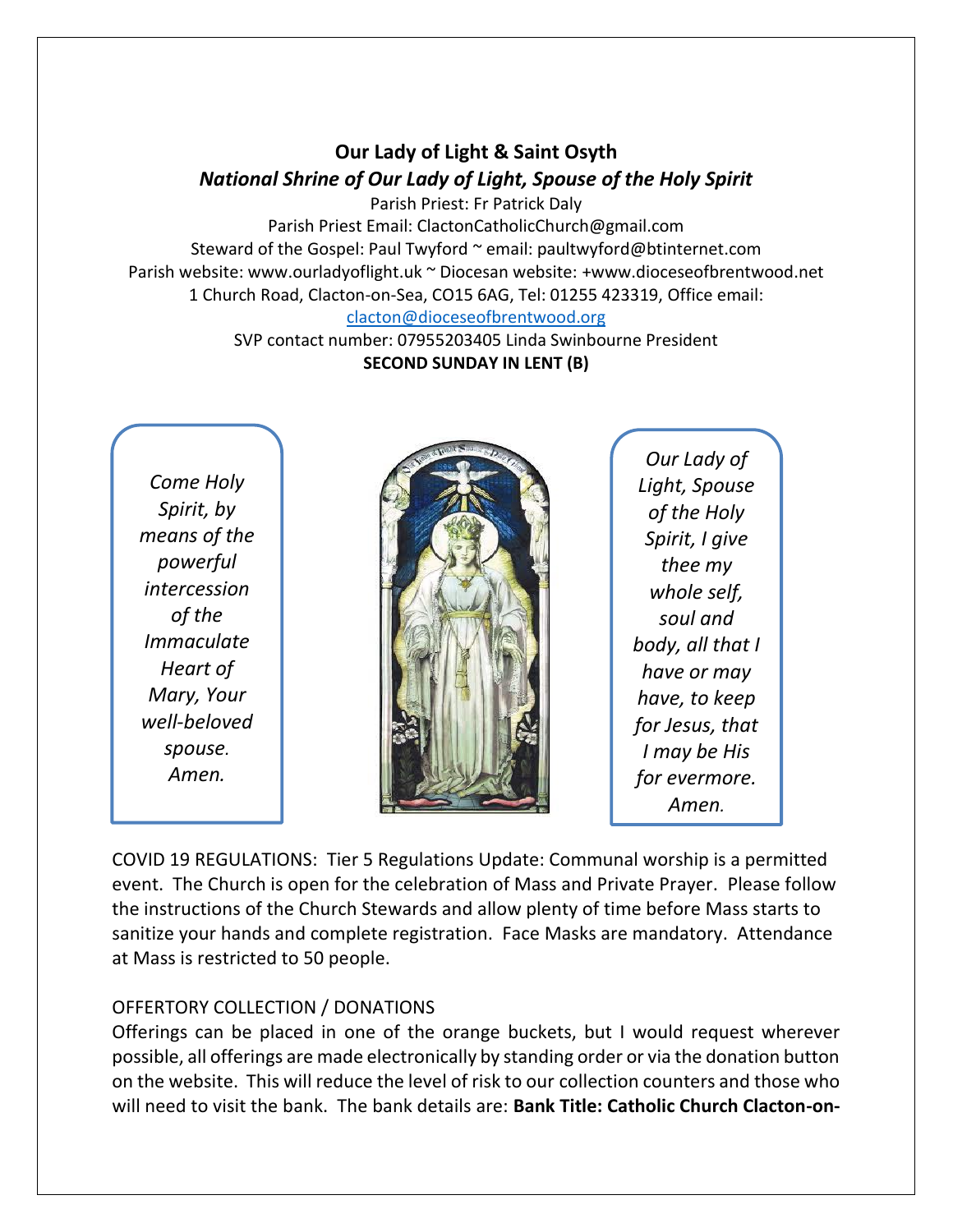**Sea, Sort Code 401322, Account Number: 41020463.** Members of the gift-aid scheme should quote their name and gift aid number in the Reference. Funds received last week: Electronic Offerings £358.00 of which £137.00 was gift aided.

Collection Offerings £205.80 of which £79.00 was gift aided.

Thank you for your generosity, for Gift Aiding your offerings, and for your support of the parish. Fr Patrick.

SOCIETY FOR THE PROTECTION OF UNBORN CHILDREN: I have received a letter from Joy Jones, Area Organiser, thanking the Parish for the collection raising £123.49.

CRIB DONATION: I have received an email from Bernadette Fisher, Director, Brentwood Catholic Children's Society, thanking the Parish for the donation of £139.46 from our Christmas crib box.

## MARK 9: 2-10

In today's Gospel from Mark, Jesus takes the disciples, Peter, James, and John up a high mountain. There on the mountain, Jesus is transfigured into the Resurrected Christ. His clothes became dazzlingly white. Elijah appeared together with Moses with Jesus. A cloud came and covered them in its shadow. A voice came from the cloud, "This is my Son, the Beloved. Listen to him". Jesus warned the disciples that they would not understand what they had seen until after the Son of Man had risen from the dead. The disciples would shortly witness the crucifixion and death of Jesus. They needed to understand that Jesus was God. They needed to understand that Jesus's mission, through His death and resurrection was to be the means of humanity's reconciliation with God. They needed to understand that through the resurrection of Jesus Christ, death itself had been defeated for all. Moses represented the Old Testament law. Elijah represented the Old Testament Prophets. They were both present to be witnesses to the fulfilment of the law and the prophets taking place in the person of Jesus Christ as He appeared in glory.

WEEKLY LENTEN REFLECTION: From Missio at <https://www.youtube.com/c/MissioUK/videos>

FUNERALS: The following funeral is taking place this week: Monday 1<sup>st</sup> March - Gladys Jameson Dec'd Please pray for the repose of her soul and for her family who are grieving at this time.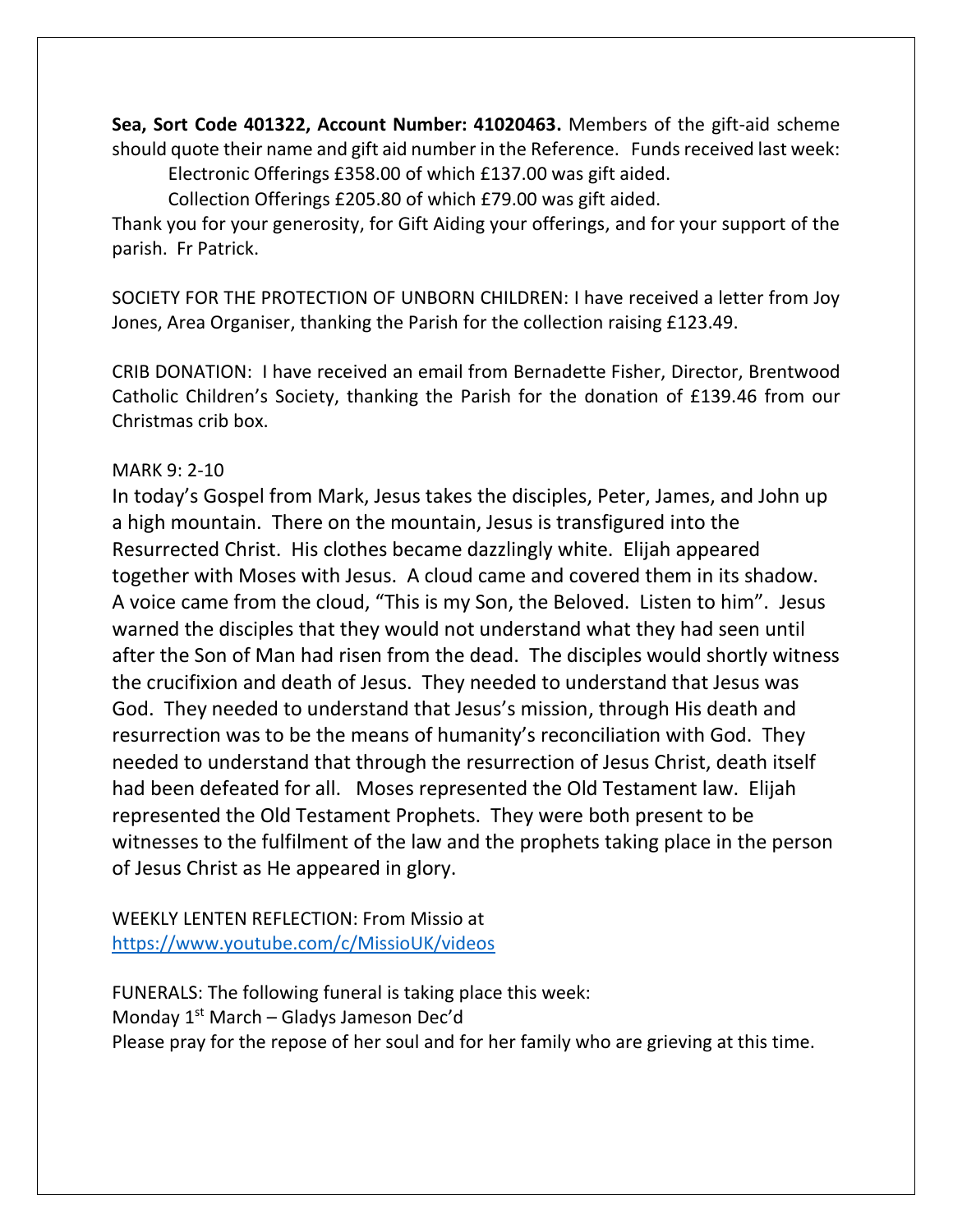SECOND COLLECTION FOR CAFOD: Please place the money saved on Lent Fast Day on Friday 26<sup>th</sup> February in the second collection (black buckets) for CAFOD.

STATIONS OF THE CROSS: Every Friday at 7.00 pm.

NOVENA OF MASSES IN HONOUR OF ST JOSEPH 10TH-18TH MARCH: Pope Francis has made this year "the Year of St Joseph." To celebrate this, there will be a novena of Masses in preparation for his feast (19th March) at Our Lady Immaculate Church, Chelmsford. These will be at 7pm each day from 10th March - 18th March at OLI church. You can watch the Mass via the church livestream link - tinyurl.com/OLIchelmsford . During the Mass, there will be a short homily about St Joseph and the Mass will include the novena prayer. If you would like to send petitions for the novena, please send them to: St Philips Priory, 178 New London Road, Chelmsford, Essex, CM2 0AR.

| Saturday 27 <sup>th</sup> February       | 9.30 am.              | MASS: Catherine O'Donovan           |
|------------------------------------------|-----------------------|-------------------------------------|
|                                          |                       | Intentions                          |
|                                          |                       | Cooper Family                       |
| Saturday 27 <sup>th</sup> February       | 11.00 am to 12.00 am. | <b>SACRAMENT OF</b>                 |
|                                          |                       | <b>RECONCILIATION:</b>              |
|                                          |                       | Confessions will be heard in        |
|                                          |                       | the Sacristy. Please tell the       |
|                                          |                       | Steward that you wish to go         |
|                                          |                       | to confession.                      |
| Saturday 27 <sup>th</sup> February       | 11.00 am to 1.00 pm.  | Church is open for private          |
|                                          |                       | prayer with Exposition of the       |
|                                          |                       | <b>Blessed Sacrament.</b>           |
| Saturday 27 <sup>th</sup> February Vigil | 6.00 pm.              | <b>MASS: Matthew &amp; Elaine</b>   |
| Mass of the Second Sunday                |                       | <b>Todd &amp; Family Intentions</b> |
| of Lent (B)                              |                       | Parish                              |
| Sunday 28 <sup>th</sup> February         | 8.30 am.              | <b>MASS: Derek Ward-</b>            |
| Second Sunday of Lent (B)                |                       | <b>Wilkinson Intentions</b>         |
|                                          |                       | Parish                              |
| Sunday 28 <sup>th</sup> February         | 10.30 am.             | <b>MASS: Louise Littlefield</b>     |
|                                          | <b>FAMILY MASS</b>    | Thanksgiving                        |
|                                          |                       | Mary & Joe Powell                   |

## **THE FOLLOWING MASSES WILL BE OPEN TO A MAXIMUM OF 50 PEOPLE IN THE CHURCH.**